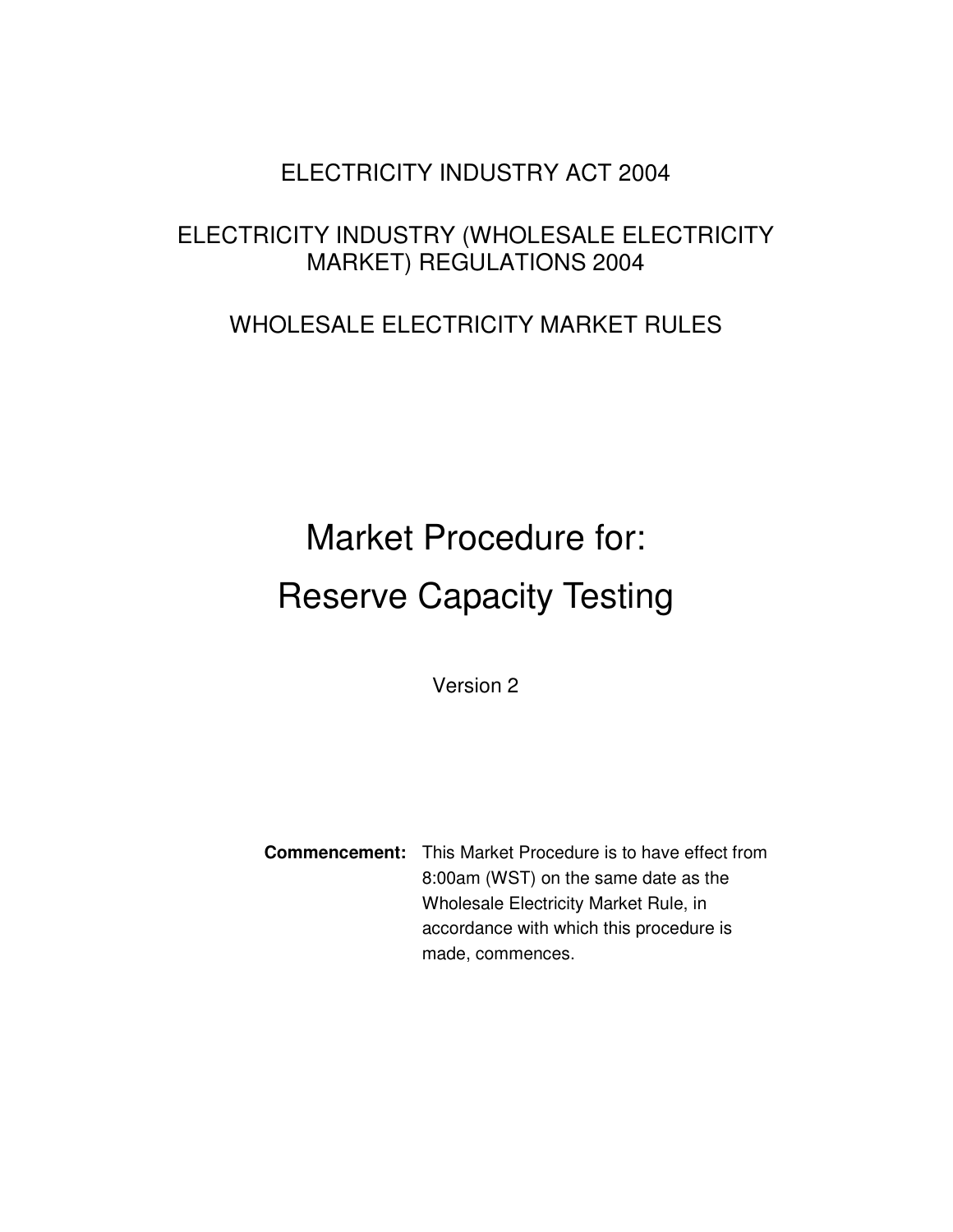# **Version history**

| 21 September 2006 | Market Procedure for Reserve Capacity Testing as at Market Start |
|-------------------|------------------------------------------------------------------|
| XX XXX 2009       | Proposed changes - Procedure Change Proposal PC 2009 10          |
|                   |                                                                  |

# **1. Reserve Capacity Testing Procedure**

Each year, the Independent Market Operator (IMO) is required to verify and test the operation of Facilities holding Capacity Credits to ensure that the Reserve Capacity Obligations of Market Participants are met. There are two methods by which the IMO may verify the operation of a Facility. In particular the,

- first method is by observation of the Facility using metered schedules; and
- second method of verification is by conducting a test on the Facility **[MR4.25.2]**.

The IMO must verify the operation of each Generation Facility at least twice a year, and each Curtailable Load once a year, within specified time periods, but may also conduct Facility verifications on an as required basis **[MR4.25.1]**.

Following tests, the IMO may reduce the number of Capacity Credits assigned to a Facility and/or may reduce the Reserve Capacity Obligations associated with that Facility. **[MR4.25.4]**

In the event that the IMO reduces the number of Capacity Credits associated with a Facility, the Market Participant may, subject to certain provisions, ask to have the Facility re-tested and have the Capacity Credits reassigned in the case that the Facility performs to the relevant level. Decisions by the IMO in regard to verification by observation, and to tests, are not reviewable decisions under the Market Rules.

# **1.1. Relationship with the Market Rules**

- (a) This procedure has been developed in accordance with, and should be read in conjunction with sections 4.25 of the Wholesale Electricity Market (WEM) Rules (Market Rules).
- (b) References to particular Market Rules within the procedure in bold and square brackets **[MR XX]** are current as at 28 October 2009. These references are included for convenience only and are not part of this procedure.
- (c) This procedure is made in accordance with clause 4.25.14 of the Market Rules.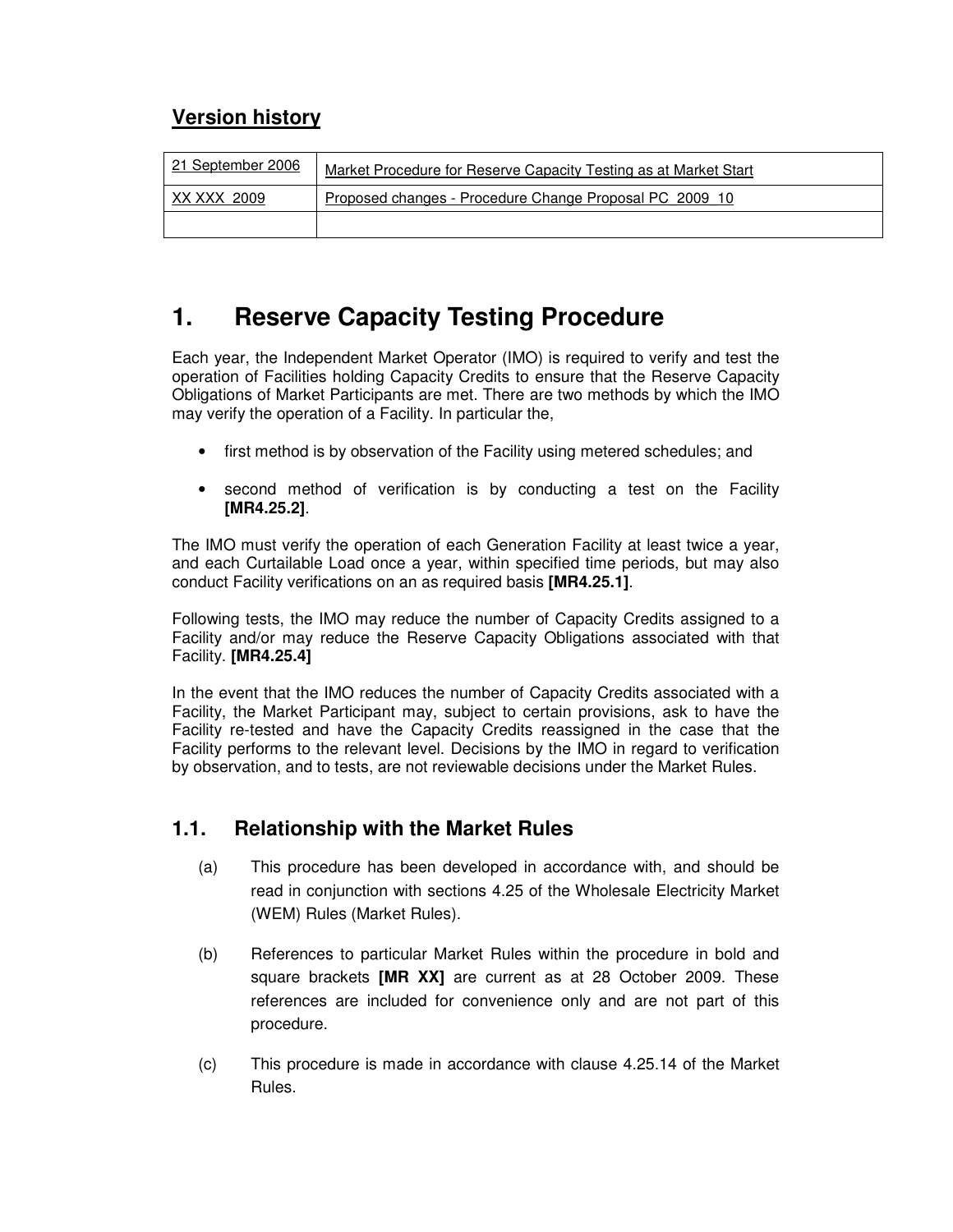#### **1.2. Interpretation**

In this procedure, unless the contrary intention is expressed:

- (a) terms used in this procedure have the same meaning as those given in the Market Rules (made pursuant to the Electricity Industry (Wholesale Electricity Market) Regulations 2004);
- (b) to the extent that this procedure is contrary or inconsistent with the Market Rules, the Market Rules shall prevail to the extent of the inconsistency;
- (c) a reference to the Market Rules or Market Procedures includes any associated forms required or contemplated by the Market Rules or Market Procedures; and
- (d) words expressed in the singular include the plural or vice versa.

#### **1.3. Purpose**

The purpose of this procedure is to describe the steps that:

- (a) the IMO must take in fulfilling the Reserve Capacity Testing functions under the Market Rules; and
- (b) Market Participants must follow in fulfilling the Reserve Capacity Testing functions under the Market Rules.

# **1.4. Application**

This procedure applies to:

- (a) The IMO in conducting Reserve Capacity verifications and tests;
- (b) Market Participants in complying with Reserve Capacity tests; and
- (c) System Management in conducting Reserve Capacity tests.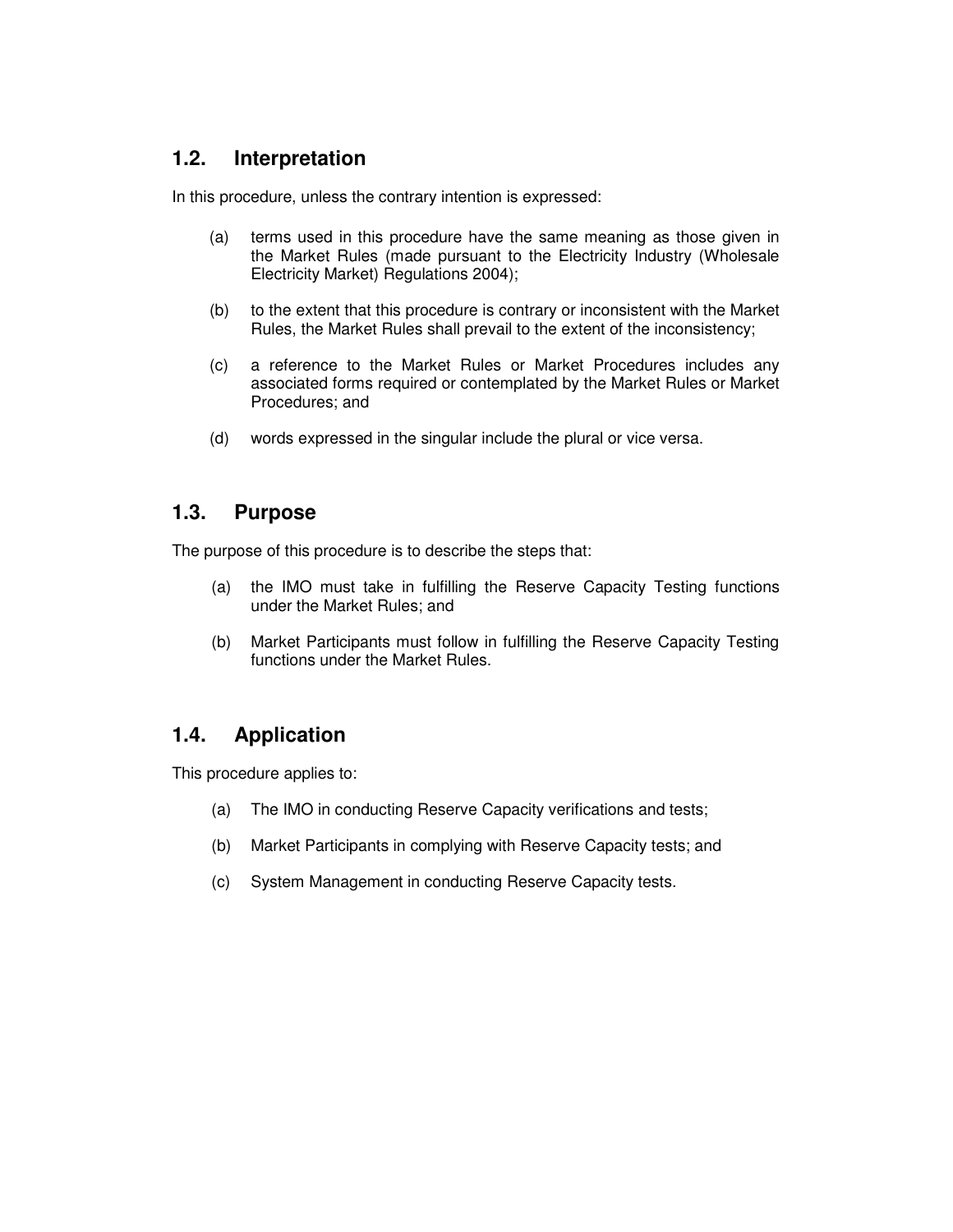# **1.5. Glossary and Defined Terms used in this Procedure**

1 **Relevant Reserve Capacity Test Level** means, in the case of a generation system, the required Reserve Capacity level, in MW, net of any parasitic or embedded loads and determined by the IMO for the purposes of conducting Reserve Capacity Tests under this Procedure and Section 4.25. of the Wholesale Electricity Market Rules. This level is determined using temperature dependence curves submitted as part of the Certification of Reserve capacity for a generation Facility.

The following rule will commence on 1 October 2010, for additional information please refer to RC\_2008\_20:

**Relevant Reserve Capacity Test Level** means:

- i. in the case of a generation system, the required Reserve Capacity level, in MW, net of any parasitic or embedded loads and determined by the IMO for the purposes of conducting Reserve Capacity Tests under this Procedure and section 4.25 of the Wholesale Electricity Market Rules. This level is determined using temperature dependence curves submitted under MR 4.10.1 (e)(i) as part of the Certification of Reserve Capacity for a generation Facility; or
- ii. in the case of a Curtailable Load, the reduction required to meet its Maximum Capacity Obligation Quantity.
- **2 Request to Conduct Temperature Calibration** is the request made by the IMO to conduct a calibration of the Temperature Measurement Systems associated with a Facility.
- **3 Reserve Capacity Test** means a test conducted in accordance with Clause(s) 4.25 of the Wholesale Electricity Market Rules.
- **4 Temperature Measurement Consultant** means a consultant or organisation appointed by the IMO to conduct calibrations of the Temperature Measurement Systems.
- **5 Temperature Measurement Systems** means the sensors, systems and data used to measure ambient temperature at a Facility where the information is provided to System Management through the SCADA system.
- **6 Temperature Dependence Curve:** refers to the information provided by a Market Participant under clause 4.10.1(e)(i) of the Market Rules. If a Change in Capacity Credits occurs over a Reserve Capacity Year, the Temperature Dependence Curve will be:
	- (a) scaled to reflect the change in Capacity Credits at  $41^{\circ}$ C; or
	- (b) changed to reflect a new temperature dependence curve supplied by the Market Participant which has been determined by an independent engineering firm.
- **7 Summer Reserve Capacity Testing Cycle:** refers to 1 October to 31 March;
- **8 Winter Reserve Capacity Testing Cycle:** refers to 1 April to 30 September;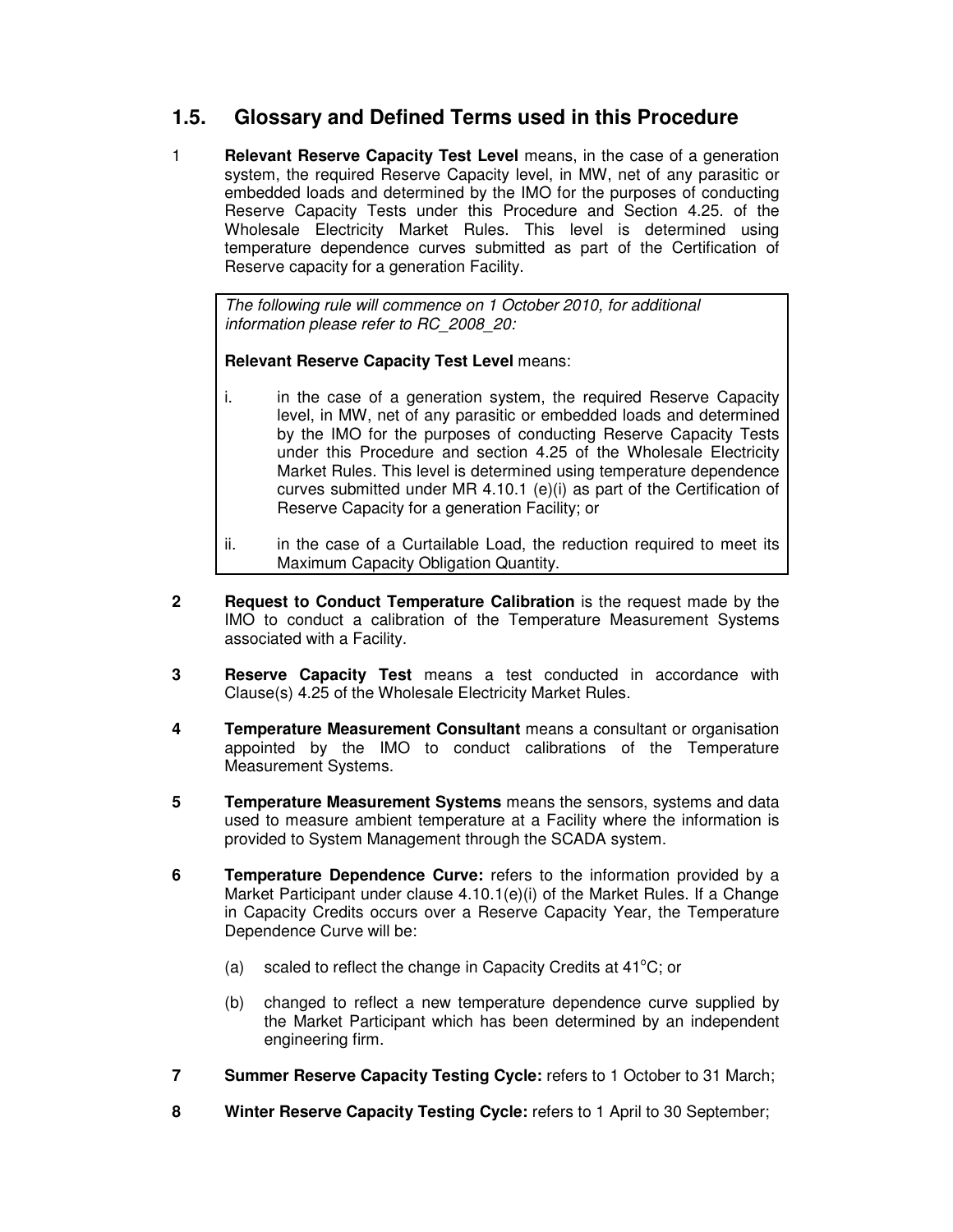The following rule will commence on 1 October 2010, for additional information please refer to RC\_2008\_20:

- **9 Verification Test:** The Test that is required under clause 4.25A of the Market Rules to be undertaken by a Curtailable Load:
	- a) within 20 Business Days of registration; or
	- b) between 1 October and 30 November of each Reserve Capacity Year

#### **1.6. Steps that must be undertaken by the IMO and the Market Participant to calibrate Temperature Measurement Systems used in association with the SCADA system.**

- 1 The IMO may require the Temperature Measurement Systems associated with any Facility subject to the testing requirements under Chapter 4 of the Market Rules be calibrated by an IMO appointed Temperature Measurement Consultant.
- 2 The IMO may appoint a Temperature Measurement Consultant each year to calibrate the temperature measurement systems associated with each Generation Facility that nominates to use the SCADA Temperature Method.
- 3 If the IMO requires that the Temperature Measurement Consultant calibrate the Facility's Temperature Measurement System, the IMO must contact relevant Market Participant in writing with a Request to Conduct Temperature Calibration.
- 4 The Request to Conduct Temperature Calibration must include the following information:
	- a) Information detailing the time and location of the proposed calibration; and
	- b) Details of the Temperature Measurement Consultant that will be conducting the calibration.
- 5 Within 2 Business Days of receiving the Request to Conduct Temperature Calibration, the Market Participant must contact the IMO to either:
	- a) accept the proposed time; or
	- b) propose another time, which must be within 10 business days of the original request date.
- 6 The Market Participant must not refuse the Request to Conduct Temperature Calibration as proposed by the IMO unless the Market Participant believes the calibration may endanger person(s) or equipment at the time proposed.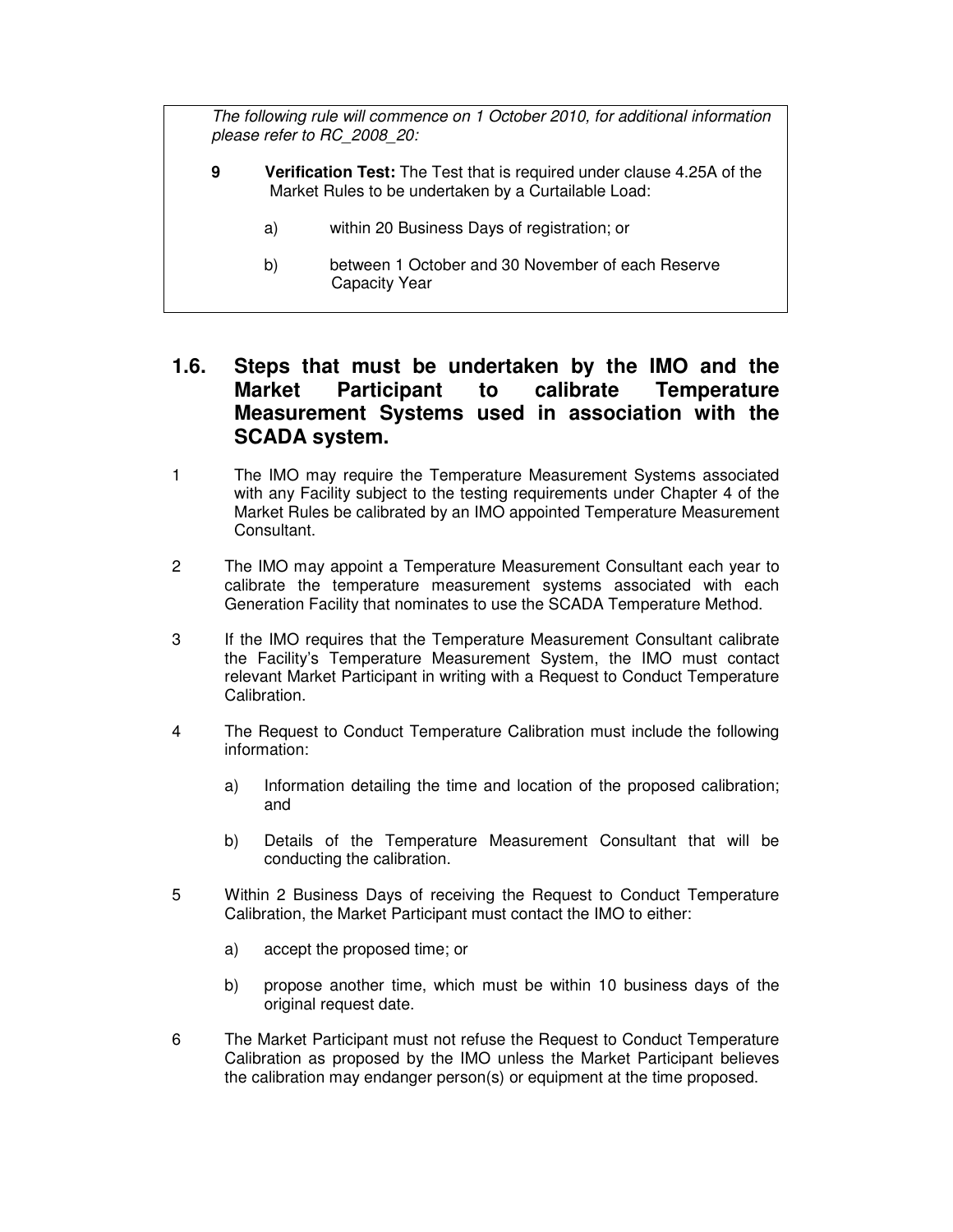- 7 The IMO must present the results of the temperature calibration to the Market Participant within 5 working days of receiving the results from the Temperature Measurement Consultant.
- 8 The Market Participant will be required to pay all costs associated with calibration of the Temperature Measurement Systems.

## **1.7. Procedure Steps that must be undertaken by the IMO**

- 1 Each year the IMO must take steps to verify that each Facility providing Capacity Credits can,
	- a) In the case of a generation system during the period the Reserve Capacity Obligations apply, operate at its maximum Reserve Capacity Obligation Quantity at least once during each of the 6 month periods listed in procedure step 1.7.2 below. **[MR 4.25.1(a)]**

The following rule will commence on 1 October 2010, for additional information please refer to RC\_2008\_20:

- b) in the case of a Curtailable Load, during the period the Reserve Capacity Obligations apply, operate at its maximum Reserve Capacity Obligation Quantity at least once during the period between 1 October to 31 March each Capacity Year. **[MR 4.25.1(c)]**
- 2 The verification referred to in procedure step 1.7.1(a) must be conducted at least once during each of the following periods **[MR 4.25.1(a)]**:
	- a) 1 October to 31 March **(The Summer Reserve Capacity Testing Cycle)**; and
	- b) 1 April to 30 September **(The Winter Reserve Capacity Testing Cycle)**.
- 3 The verifications conducted in accordance with procedure steps 1.7.1(a) must be conducted on each type of fuel available to that Facility as notified in the information provided in respect of Certification of Reserve Capacity required under clause 4.10.1(e)(v) of the Market Rules. **[MR 4.25.1]**
- 4 The verification referred to in procedure steps 1.7.1 through 1.7.2 can be achieved:
	- a) by the IMO observing the Facility operating at the required level for at least one interval during the six month period as part of normal operations in Metered Schedules specific to the Facility; or
	- b) by the IMO:
		- (i) in the case of a generation system, requiring System Management in accordance with clause 4.25.7 to test the Facility's ability to operate at the required level for not less than 60 minutes and the Facility successfully passing that test; and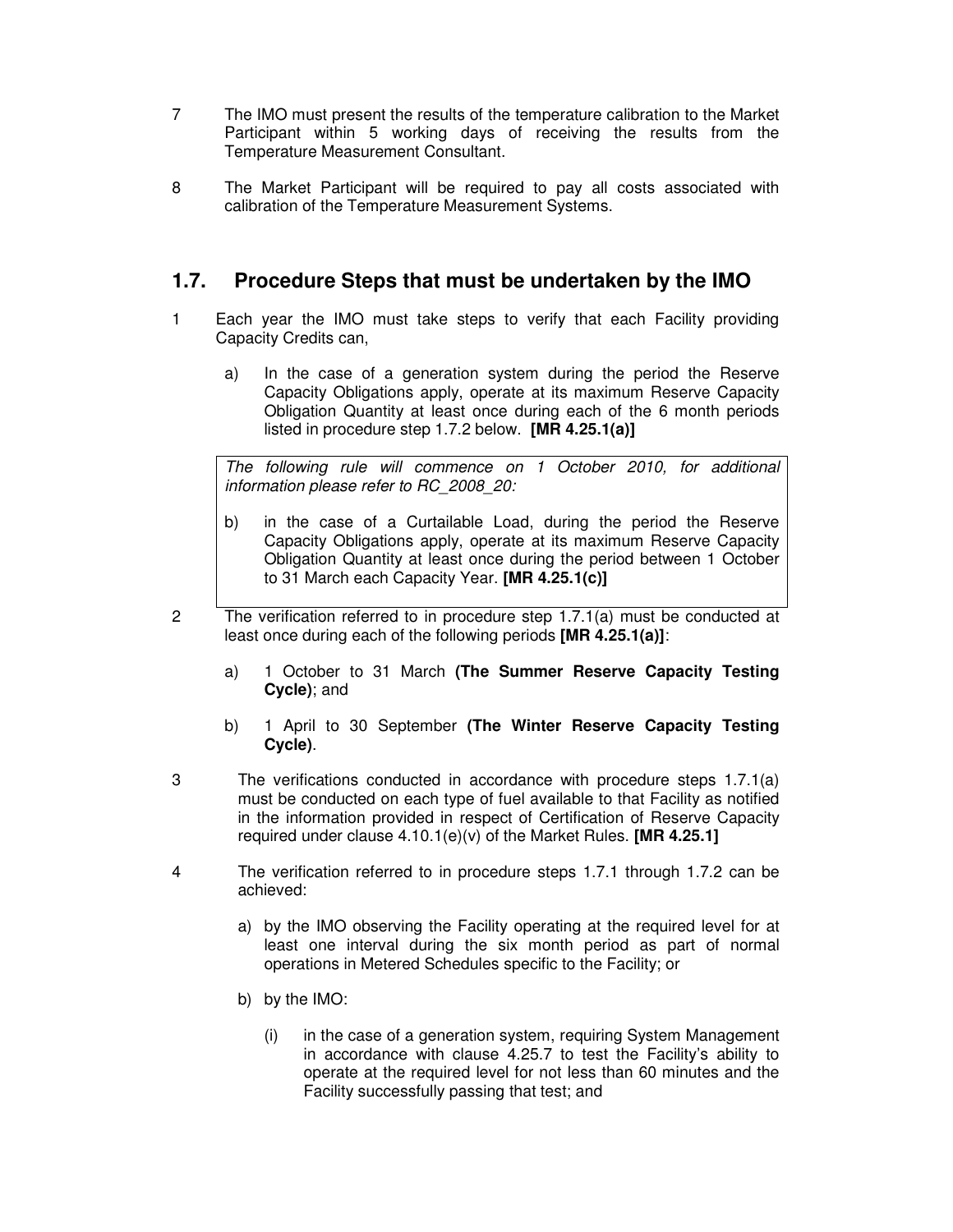The following rule will commence on 1 October 2010, for additional information please refer to RC\_2008\_20:

- (ii) in the case of Interruptible Loads, Curtailable Loads and Dispatchable Loads, requiring System Management, in accordance with clause 4.25.7, to test the Facility's ability to reduce demand to the required level for not less than one Trading Interval and the Facility successfully passing that test **[MR4.25.2].**
- 5 For the purposes of Reserve Capacity Testing, the term Relevant Reserve Capacity Test Level will be used to describe the required level referred to in procedure step 1.7.4 above. The Relevant Reserve Capacity Test Level will be determined by the IMO and may be different for different Trading Intervals. For example, the Relevant Reserve Capacity Test Level may vary with ambient temperature at the Facility.
	- a) The Facility will be deemed to have passed a Reserve Capacity Test if the output is above the output specified in the Temperature Dependence Curve for the ambient temperature measures at the site;
	- b) The Facility will be deemed to have passed a Reserve Capacity Test if the output of the Facility is above the output required at the highest point of the temperature dependence curve where the ambient temperature measured at the site exceeds the largest value supplied n the temperature dependence curve.
	- c) The Facility will be deemed to have failed a Reserve Capacity Test if the ambient temperature is below the lower bound of the temperature dependence curves submitted as part of the Certification of Reserve Capacity for the Facility; and
	- d) The Facility will be deemed to have failed a Reserve Capacity Test if the output is below the output specified in the Temperature Dependence Curve for the ambient temperature measures at the site
- 6 A Market Participant may update the Temperature Dependence Curve associated with a Facility at any time before they have been tested by observation in respect of a Reserve Capacity Testing Cycle by submitting a new Temperature Dependence Curve determined by an independent engineering firm.
- 7 The IMO must not subject a Facility to a test of Reserve Capacity if that Facility is **[MR 4.25.3A]**:
	- a) undergoing a Scheduled Outage or Opportunistic Maintenance which has been approved in accordance with clause 3.19 of the Market Rules, or
	- b) if the Facility has advised System Management of a Forced Outage or Consequential Outage in accordance with clause 3.21.4 of the Market Rules; or
	- c) if the Facility is undergoing Commissioning Test approved in accordance with clause 3.21A of the Market Rules.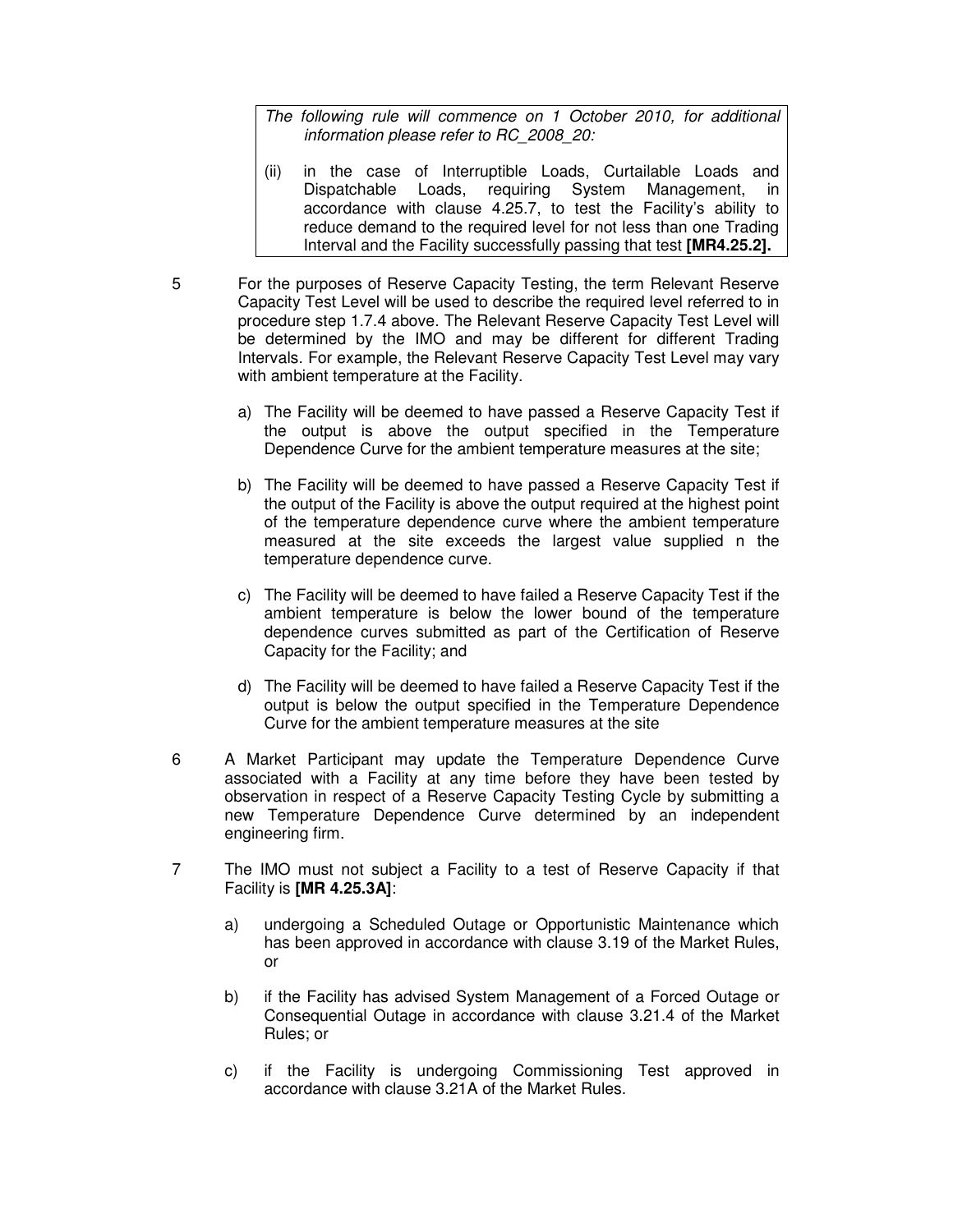## **1.8. Procedures Steps to be undertaken by the IMO to Verify by Observation**

- 1 In accordance with procedure step 1.7.6, the IMO may use information gathered through the Wholesale Electricity Market System (WEMS) to observe a generation Facility operating at the required level as part of normal operations.
- 2 To verify by observation, the IMO must use temperature dependence information obtained submitted by the Market Participant under clause 4.10.1(e) (i)of the Market Rules.
- 3 The IMO must refer to the temperature measurement source specified by the Market Participant under clause 4.10.1 (e)(iv) when determining the ambient temperature at the site of the generation Facility. Where no temperature source is specified the Market Participant must notify the IMO of a Temperature source before the start of the Reserve Capacity Year.
- 4 To verify that a generation Facility has operated at its Relevant Reserve Capacity Test Level the IMO must use the information contained in the WEMS, together with the temperature information, to determine the operating output and ambient temperature relationship of the Facility.
- 5 The IMO must assess the results obtained through procedure steps 1.8.1 through 1.8.3 and determine if the generation Facility achieved its Relevant Reserve Capacity Test Level through the temperature range observed.
- 6 The IMO may be required to adjust the results to the equivalent values at a temperature of 41°C.
- 7 Following verification by observation the IMO may request a Reserve Capacity Test if:
	- a) The IMO determines that the Facility failed to operate at its Relevant Reserve Capacity Test Level for part or all of the by observation verification process; or
	- b) The IMO makes the determination that the results of the test were inconclusive.

The following rule will commence on 1 October 2010, for additional information please refer to RC\_2008\_20:

- 8 The IMO must between 1 October and 31 March request a Reserve Capacity Test of each Curtailable Load **[MR4.25.1].**
- 9 If the IMO requests a Reserve Capacity Test in accordance with procedure step 1.8.7 the IMO must provide the Market Participant with a summary of results obtained procedure step 1.8.4.
- 10 The IMO must compile and maintain a list of Facilities whose operation have been undergone the verification by observation process and must keep records of outcome of the verification process.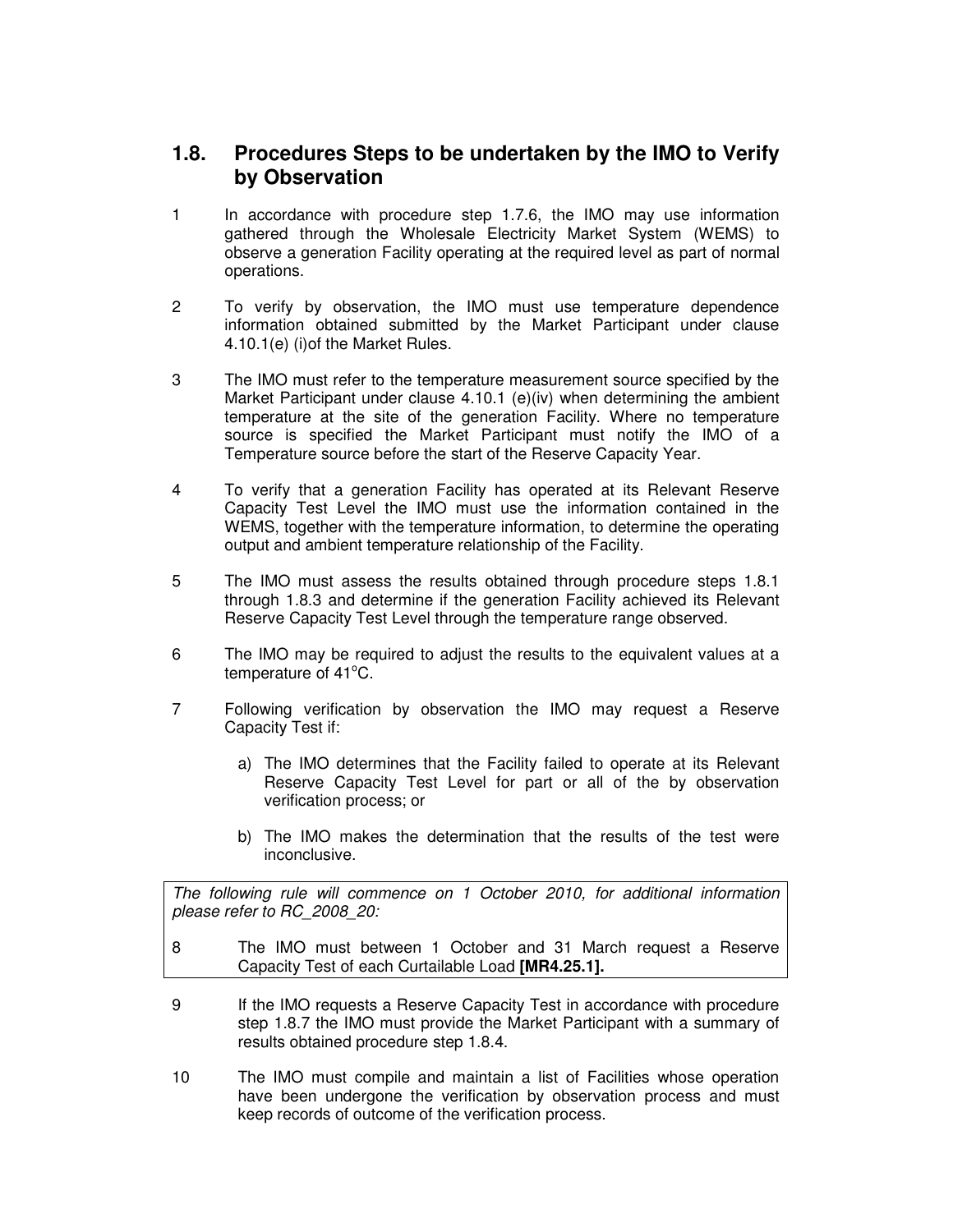## **1.9. Procedure Steps to be Undertaken by the IMO to Conduct a Reserve Capacity Test**

- 1 Reserve Capacity Tests may be conducted by the IMO if:
	- a) The IMO determines the most appropriate course of action is to test the Facility in accordance with clause 4.25.2(b) of the Market Rules;
	- b) The IMO determines that the operation of the Facility failed the Verification by Observation process detailed at procedure step 1.8;
	- c) The IMO believes, or has been made aware of any potentially limiting factors which may impact, or have impacted on the ability of the Facility to meet any or all of its Reserve Capacity Obligations;
	- d) The IMO requires that a Reserve Capacity Test be conducted in respect of any Network Control Service Contract, Ancillary Service Contract as required under the Market Rules;
	- e) The IMO is required to conduct a re-test in accordance with clause 4.25.4 of the Market Rules; or
	- f) A Market Participant requests a re-test in accordance with clause 4.25.5 of the Market Rules.
- 2 In the case that the IMO requires a Reserve Capacity Test to be conducted on a Facility, the IMO must contact System Management requesting that the test be conducted.
- 3 In requesting System Management to conduct a test, the IMO must provide System Management with the following information:
	- a) the Facility to be tested;
	- b) the fuel to be used by the Facility during the test where applicable; and
	- c) the time interval during which the test is proposed to be conducted, where this interval must begin not less than two Business Days after the time the IMO issues the request to System Management **[MR4.25.7].**
- 4 All information regarding the request for the test must be treated as System Management Confidential.
- 5 If the IMO requests System Management to conduct a test in accordance with this procedure, System Management must conduct the test in accordance with the requirements as outlined in the Market Rules.
- 6 When the IMO receives the results of the test from System Management, the IMO must, within 10 Business Days, determine whether the Facility has operated at the Relevant Reserve Capacity Test Level(s) and make a determination that the Facility has either Passed or Failed the Reserve Capacity Test.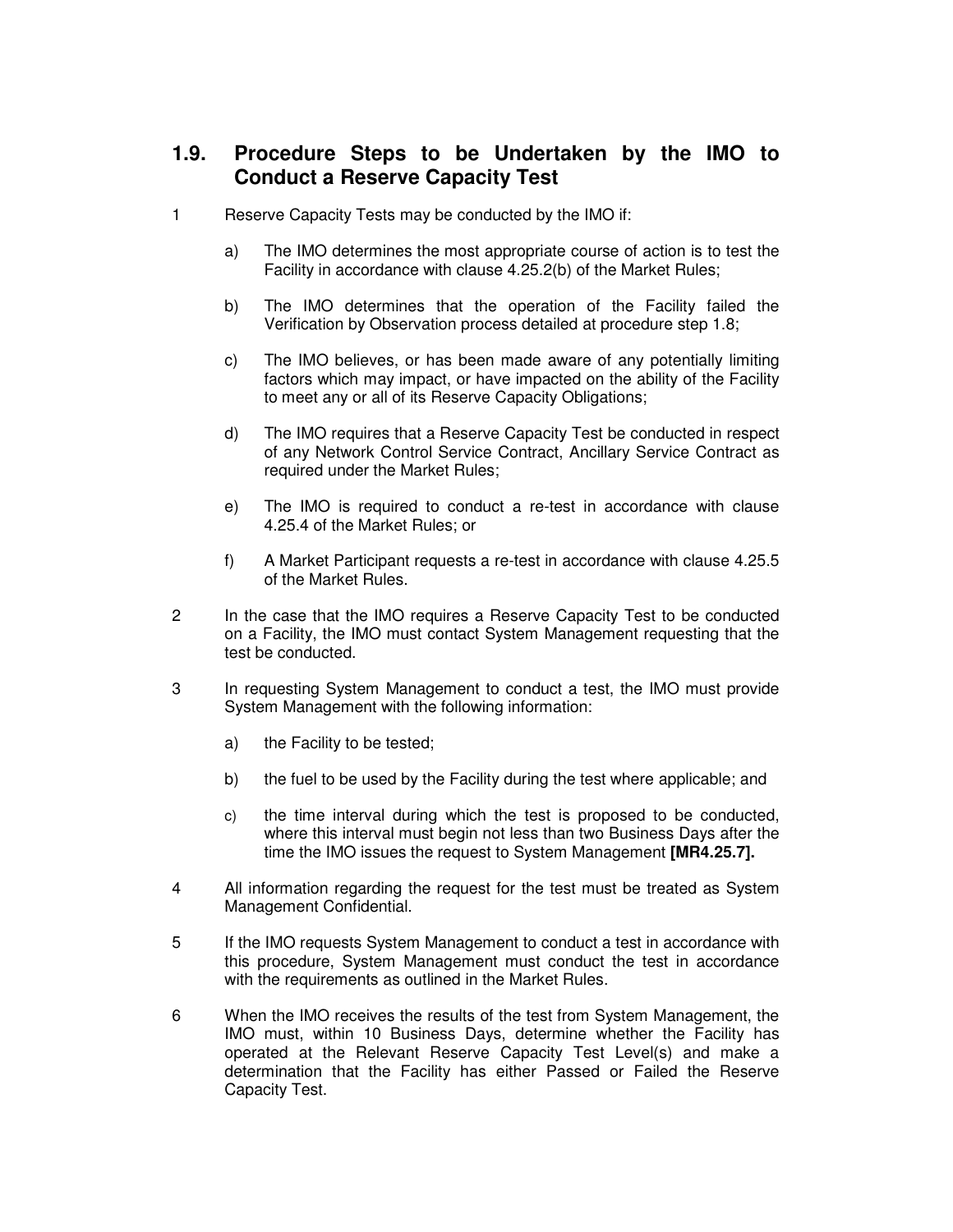- 7 The IMO must record the results of the test including:
	- a) Information regarding the conduct of the Reserve Capacity Test
	- b) Information regarding the results of the Reserve Capacity Test;
	- c) The determination of the outcome of the Reserve Capacity Test (Passed or Failed)
	- d) Reasons as to why the IMO believes the Facility has Passed or Failed the Reserve Capacity Test
	- e) Information regarding any action taken in accordance with Procedure Steps 1.9.9 and 1.9.11 and 1.9.13 as applicable.
- 8 In the event that the IMO determines the Facility has passed the Reserve Capacity Test, the IMO must inform the Market Participant that the Facility has passed, and provide the Market Participant with a copy of the results produced. This must be completed within 10 Business Days of the date the IMO receives notification of the test from System Management..
- 9 In the event that the IMO determines the Facility has Failed the Reserve Capacity Test, the IMO must
	- a) inform the Market Participant that the Facility has Failed the Reserve Capacity Test;
	- b) provide the Market Participant with a copy of the results produced;
	- c) require System Management re-test the Facility in accordance with Procedure Step 1.9.10 below.
- 10 In the event that a re-test is required in accordance with procedure step 1.9.9(c), System Management must re-test that Facility **[MR 4.25.4]:**
	- a) not earlier that 14 days after the first test; and
	- b) not later that 28 days after the first test.
- 11 The IMO must record the results of the second Reserve Capacity Test and determine if the Facility Passed or Failed the second Reserve Capacity Test in accordance with procedure steps 1.9.6 and 1.9.7 and notify the Market Participant in accordance with procedure steps 1.9.8 and 1.9.9(a) and 1.9.9(b) as appropriate.
- 12 If a Curtailable Load fails a Reserve Capacity test and is activated prior to a second Reserve Capacity test being undertaken then the activation shall be deemed to be the second Reserve Capacity test.
- 13 If a Facility fails the second Reserve Capacity Test (the re-test) outlined in procedure steps 1.9.9 and 1.9.10 then, in accordance with clause 4.25.4, the from the next Trading Day IMO must:
	- a) reduce the number of Capacity Credits held by the relevant Market Participant for that Facility to reflect the maximum capabilities achieved in either test performed (after adjusting these results to the equivalent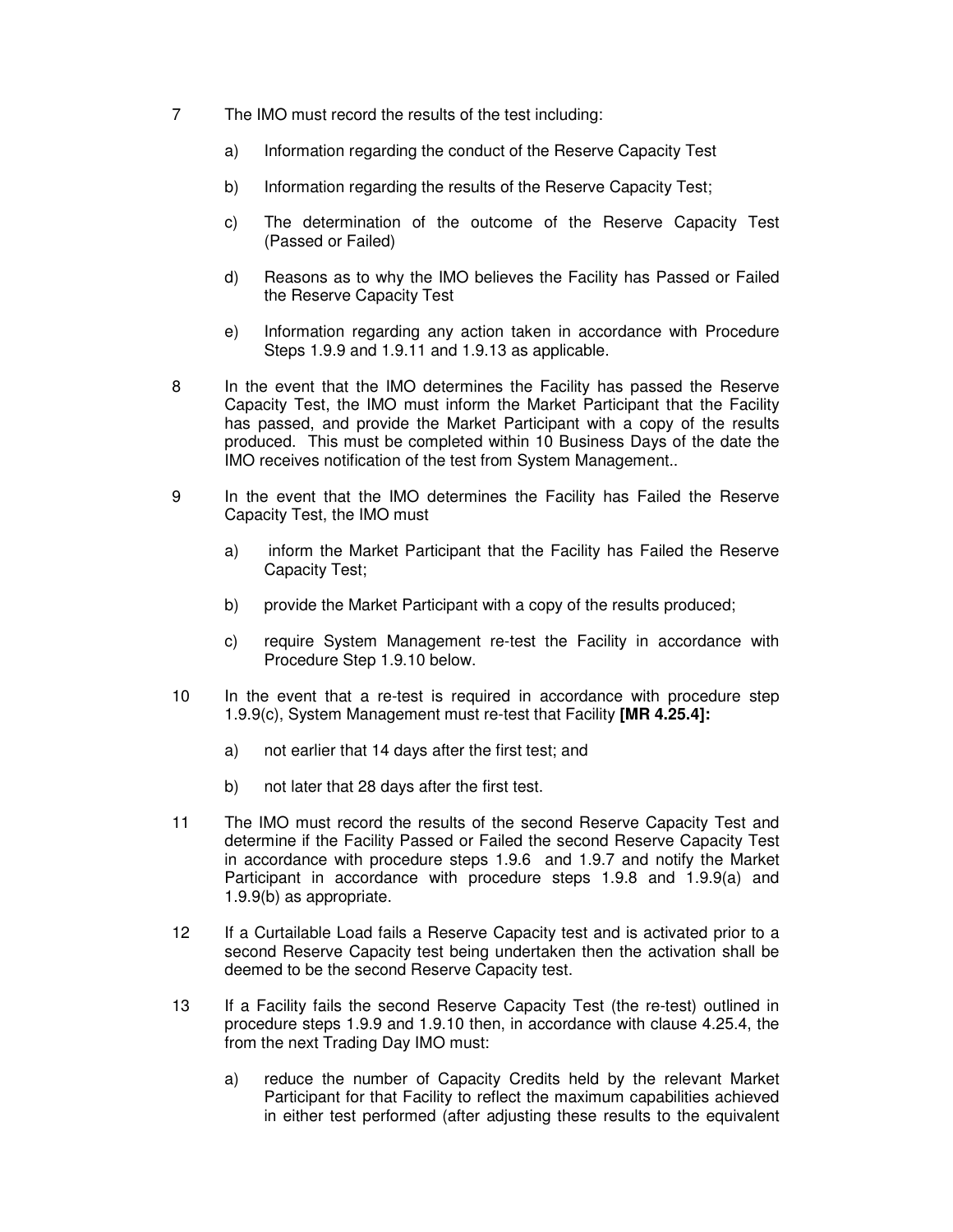values at a temperature of  $41<sub>o</sub>C$  and allowing for the capability provided by operation on different types of fuels if the test related to a generation system; or

The following rule will commence on 1 October 2010, for additional information please refer to RC\_2008\_20:

- b) if the test related to a Dispatchable Load, Curtailable Load or Interruptible Load, reduce the number of Capacity Credits held by the relevant Market Participant for that Facility to the maximum level of reduction achieved in the two tests **[MR4.25.4]**;.
- 14 In the case that the Capacity Credits are reduced in accordance with procedure step 1.9.12 a Market Participant may apply to the IMO to have the Facility re-tested (the third test) subject to the following conditions:
	- a) The Facility may only be re-tested once in accordance with this procedure step 1.9.13 during the remaining Reserve Capacity Cycle.
	- b) The IMO must request System Management to conduct the re-test within seven days from receiving the request from the Market Participant. **[MR 4.25.5]**
	- c) System Management must undertake the re-test in accordance with these procedures, and in accordance with the Market Rules.
	- d) The IMO must set the number of Capacity Credits held by the relevant Market Participant for that Facility to reflect the maximum capabilities achieved in the re-test (after adjusting these results to the equivalent values at a temperature of  $41^{\circ}$ C and allowing for the capability provided by operation on different types of fuel), but not to exceed the number of Capacity Credits originally confirmed by the IMO for that Facility under Clause 4.20 of the Market Rules in respect of the relevant Reserve Capacity Cycle. **[MR 4.25.6]**
- 15 If a third Reserve Capacity Test is conducted in accordance with procedure step 1.9.13, the IMO must determine the outcome, record the results and notify the Market Participant in accordance with procedure steps 1.9.6, 1.9.7, 1.9.8, and 1.9.9(a) and 1.9.9(b), as appropriate.
- 16 Where a Facility is tested in accordance with this clause 4.25, the Dispatch Schedule for that Facility during the period of the test is to reflect the energy scheduled in the test. **[MR 4.25.10]**

#### **1.10. Procedure Steps to be undertaken by the Market Participant**

1 If the Market Participant is contacted by the IMO with results of a Reserve Capacity test that indicate that the IMO determined the Facility to have failed the test, the Market Participant can expect a second test be conducted between 14 and 28 days from the first test **[MR4.25.4**].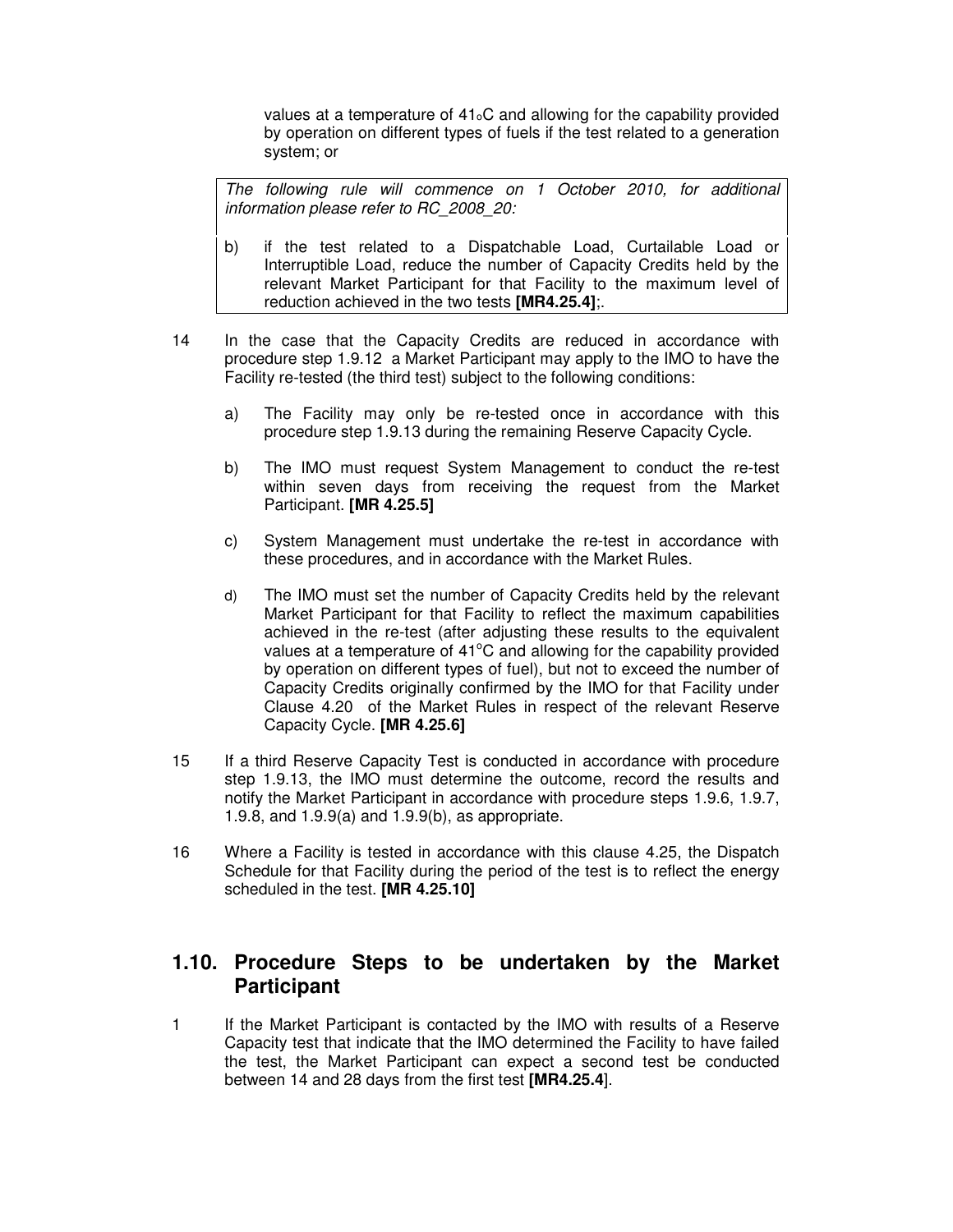- 2 If the Market Participant is contacted by the IMO with the results of the second Reserve Capacity Test, which indicate that the IMO determined the facility to have failed the Reserve Capacity Test, the Market Participant may also expect notification that the Capacity Credits in respect of that Facility have been reduced.
- 3 In the event that the Market Participant is notified by the IMO that the Capacity Credits in respect of the Facility have been reduced (either in all or in part) as a result of the Reserve Capacity Testing process, then the Market Participant may request that the IMO conduct one further Reserve Capacity Test (the third Test).
- 4 The Market Participant may only request the third Reserve Capacity Test once during the remaining Reserve Capacity Cycle.
- 5 The third Reserve Capacity Test, performed at the request of the Market Participant in accordance with procedure step 1.10.3 and 1.10.4 should be performed by System Management within seven days of the IMO receiving the request, subject to the provisions of this Procedure and subject to the provisions of the Power System Operation Procedure.

#### **1.11. Procedure steps to be undertaken by the IMO to publish the results of Reserve Capacity Tests**

- 1 Every three months the IMO must publish details of **[MR 4.25.11]**:
	- a) Facilities tested during the preceding three months; and
	- b) whether any of those tests were delayed by System Management and the reasons for the delay as given by System Management.
- 2 The details published in accordance with procedure step 1.11.2 must be published on the IMO Website (www.imowa.com.au) or in the WEMS as appropriate.

#### **1.12. Procedure Steps to be undertaken by the IMO when setting the level of Certified Reserve Capacity and Reserve Capacity Obligation Quantities in respect of Facilities that have been tested under this Market Procedure**

Each year, Market Participants are required to re-certify the capacity of their Facilities (apply for Certification of Reserve Capacity). Under clause 4.11 of the Market Rules and the Market Procedure: Certification of Reserve Capacity, the IMO is required to set the level of Certified Reserve Capacity assigned to a Facility. This decision is not a reviewable decision under the Market Rules.